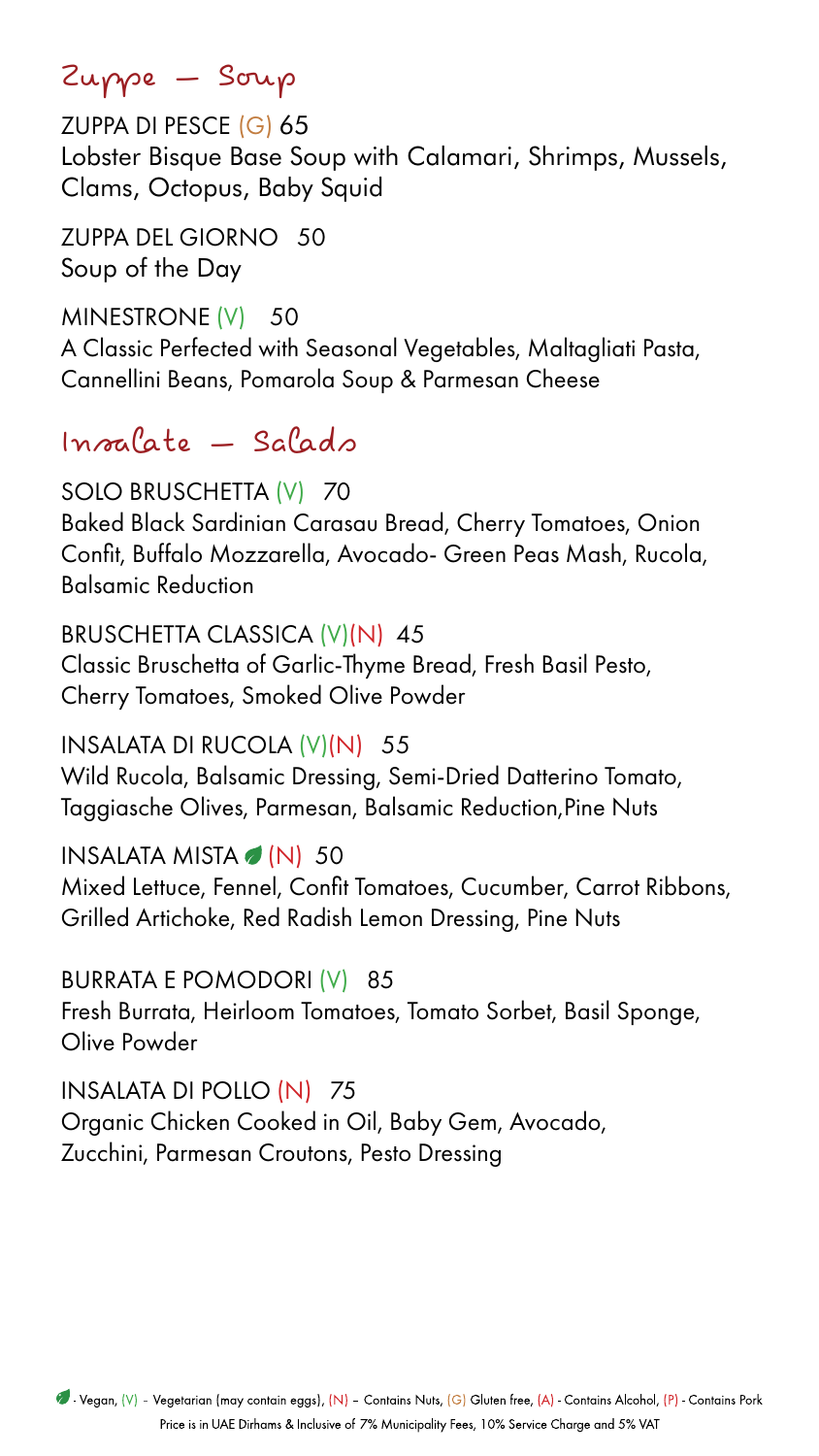Antipasti – Appetizers

CARPACCIO DI MANZO (G) 105 Thinly Sliced Cured Raw Beef, Rucola, Parmesan, Truffle, Mushroom Espuma, Caramelized Onion, Apple Confit

CARPACCIO DI TONNO (G) 85 Thinly Sliced Cured Tuna, Lemon Dressing, Pomelo, Capers, **Mixed Cress Salad** 

TUSCAN PROSCIUTTO (P)(G) 80 Tuscan Ham, Cantaloupe Melon, Figs, Goat Cheese Cream

INSALATA DI MARE (G) 80 Sicilian Style Seafood Salad with Shrimps, Mussels, Clams, Scallop, Slow Cooked Octopus, Baby Squid, Fennel, Celery, Cherry Tomato, Citrus Segments, Lemon Dressing

FRITTO MISTO (FOR 2) 120 Crispy Fried Calamari, Prawns, White Bait, Cod Fish,

Lemon Mayonnaise, Spicy Marinara Sauce

INSALATA DI POLPO (G) 105 Slow Cooked Octopus, Smoked Pimentos Purée, Fava Beans, Confit Potato, Salsa Verde, Citrus Gel, Quinoa Crisps

SELEZIONE DI SALUMI E FORMAGGI ITALIANI (P) 115 Italian Cold Cuts & Cheeses, Giardiniera, Carasau Bread

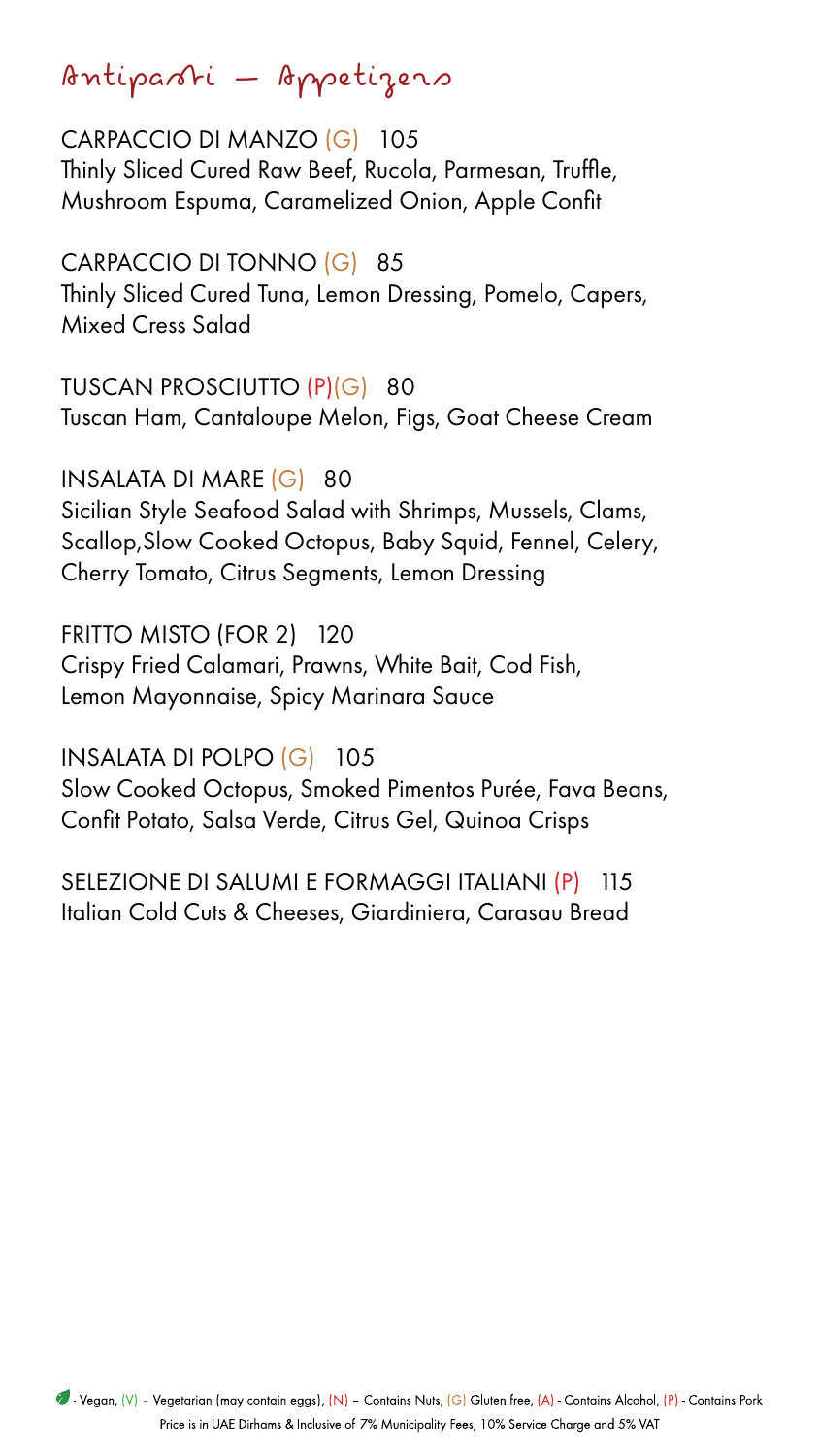## La Carne — Meat Main Course

TAGLIATA DI MANZO 300G 275 Sliced Wagyu Rib Eye, Cardoncello Mushrooms, New Potatoes, Rucola, Parmesan, Balsamic Reduction, Pepper Sauce

FILLETTO DI MANZO 200G 225 Char-Grilled Angus Beef Fillet, Sautéed Foie Gras, Truffle Brioche, Balsamic Glazed Apple Confit, Potato & Cannellini Beans Purée, **Broccolini, Dried Veal Dust, Veal Jus** 

COTOLETTA ALLA MILANESE 225 Breaded Veal Rib Chop Fried in Clarified Butter, Citrus Chicory, Rucola Salad, Diavola Sauce

POLLO ALLA DIAVOLA (G) 120 Grilled Boneless Corn-fed Chicken Marinated in Herbs & Spices, Grilled Vegetables, Creamy Lemon Mustard Sauce



## 12 Perre - Firch Main Course

### ORATA IN CARTOCCIO (G) 140

Seabream in Papillote, Lightly Crushed Potatoes, Carrot, Broccoli, Asparagus, Served with a Choice of Sauce: Amatriciana, Saffron Cream, Lemon Butter, Puttanesca, Bagna Cauda or Salmoriglio

### BRANZINO ALL'ACQUA PAZZA 165

Farmed Mediterranean Seabass Fillet Braised in "Acqua Pazza" Salted Water Base Sauce of Mussles, Clames, Garlic, Onion, Cappers, Cherry Tomatoes, Sautéed Salicornia Spinach

SALMONE ALLA GRIGLIA 160 Grilled Salmon, Confit Cherry Tomato, Grilled Asparagus, **Citrus Sauce** 

ADD PASTA TO YOUR MAIN COURSE 35 Sauce: Arrabbiata, Marinara, Pesto, Aglio Olio E Peperoncino

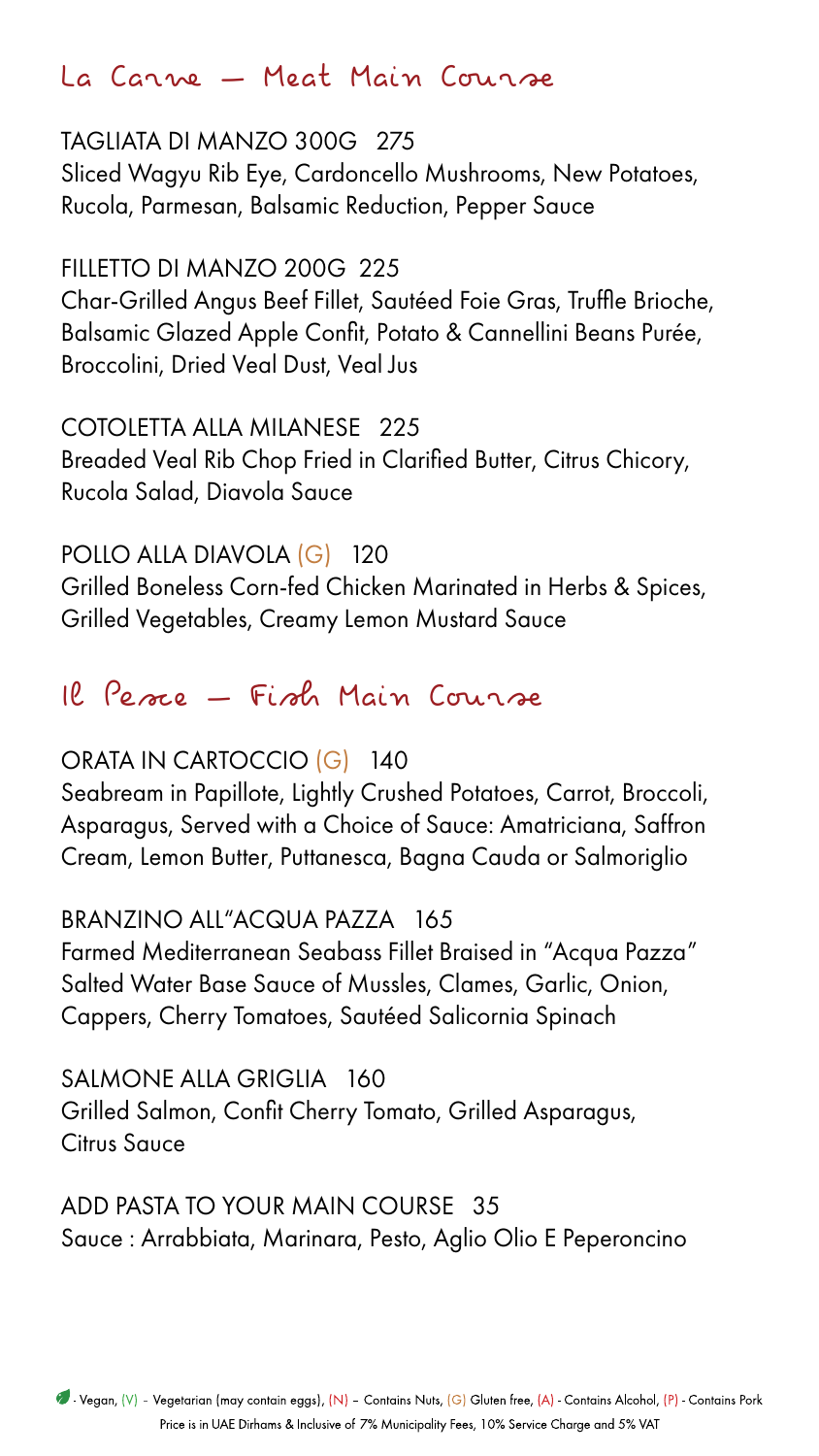Risotto – Risotti

AI FUNGHI (V) 95 Mixed Wild Mushroom Risotto, Parmesan Fondue, Black Truffle, Mushroom Crackers

AI FRUTTI DI MARE (G) 105 Seafood Risotto, Lobster, Shrimp, Fish Fillet, Lobster Bisque Foam, **Tomato Confit** 

PRIMAVERA (V) 95 Green Risotto, Sautéed Green Peas, Asparagus, Pumkin, Roasted Pumking Seeds, Basil Pesto, Parmesan Crouton, Creamy Foam

Le Parte – Parta

LINGUINE AI FRUTTI DI MARE 105 Prawns, Calamari, Mussels, Clams, Octopus,Tomato Sauce, Confit Garlic, Basil, Cherry Tomato

SPAGHETTI BOLOGNESE 85 Slow Cooked Beef Ragù in Tomato Sauce with Fresh Vegetables

PAPPARDELLE NORCIA 95 Minced Veal Sausage, Cherry Tomatoes, Parsley, Porcini Mushrooms, **Truffle** 

LORIGHITTAS ALLO SCOGLIO 105 Hand-Braided Fresh Pasta with Shrimps, Capers & Olives in **Tomato Sauce** 

RAVIOLI DI SPINACI (V) 85 Homemade Ravioli Stuffed with Spinach, Ricotta, Parmesan, Cheese Sauce, Black Truffle Slices

PENNE ARRABBIATA (V) 75 Classic Spicy Marinara Sauce

SPAGHETTI AGLIO, OLIO E PEPERONCINO (V) 70 Sautéed Garlic, Chili, Olive Oil

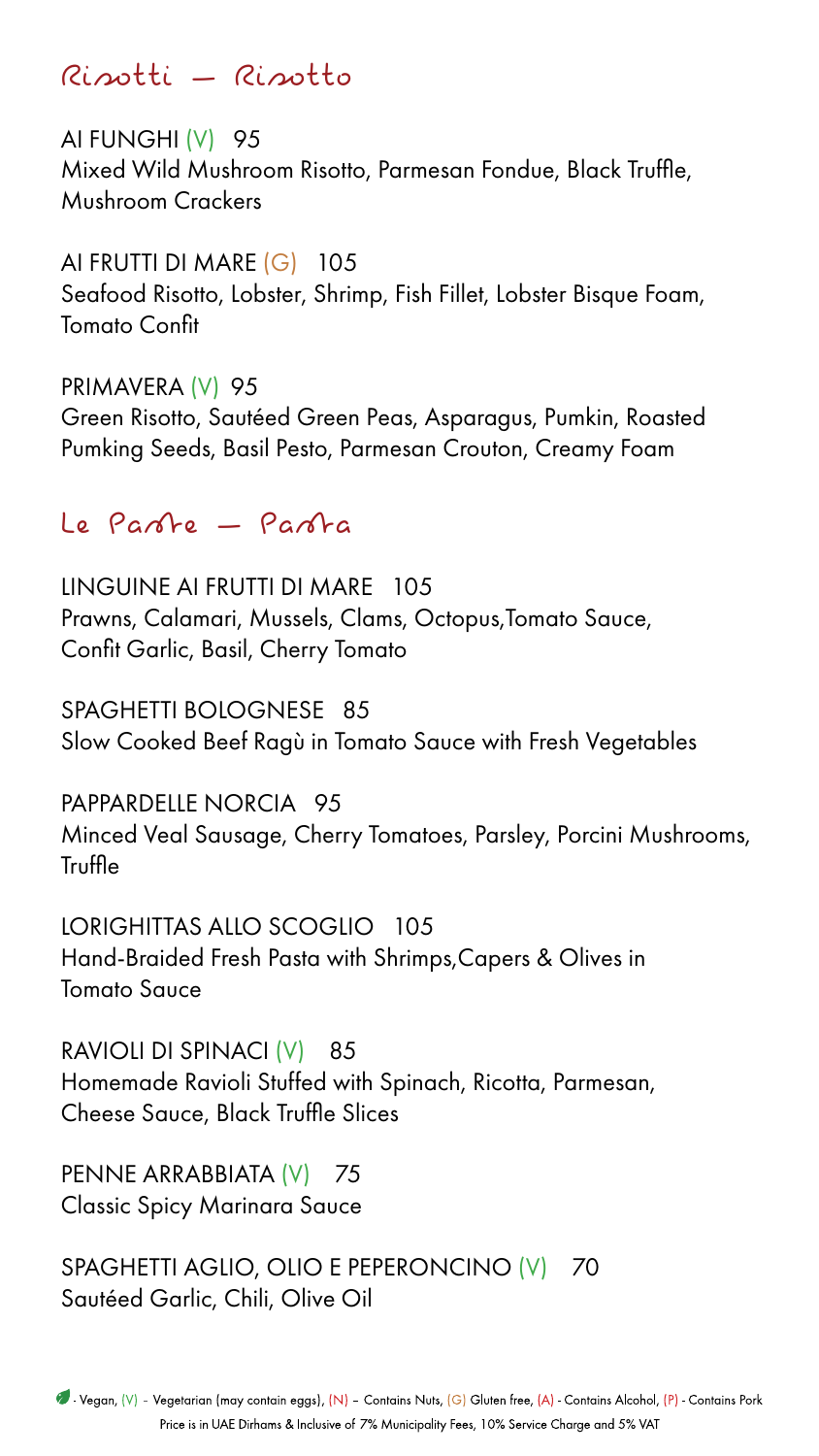PAPPARDELLE AL RAGU D'ANATRA 95 Homemade Pappardelle Pasta, Duck Ragù, Pecorino, Gremolata

TAGLIATELLE ALLA CARBONARA 85 Beef Bacon, Egg Yolk, Cream, Parmasan, Pecorino, Crispy Veal Bacon

AGNOLOTTI DI MANZO BRASATO 85 Homemade Pasta Stuffed with Braised Beef, Creamy Gorgonzola Sauce, Veal Reduction, Bresaola Crisps

Pizzas – Pizze

CLASSIC MARGHERITA (V) 60 Tomato Sauce, Mozzarella, Fresh Basil

BUFALINA (V) 85 Tomato Sauce, Buffalo Mozzarella, Oregano, Basil

PEPPERONI 85

Tomato Sauce, Mozzarella, Spicy Beef Spianata Salami

BIANCA 95 Cream Sauce, Mozzarella, Sautéed Porcini Mushroom, Black Truffle Slices, Fresh Burrata

STROMBOLI 90 Tomato Sauce, Mozzarella, Beef Spianata Salami, Spinach, Fresh Ricotta Cheese

QUATTRO FORMAGGI (V) 75 Tomato Sauce, Mozzarella, Scamorza, Gorgonzola, Paremsan, Oregano

FRUTTI DI MARE 105 Tomato Sauce, Prawns, Calamari, Mussels, Octopus, Garlic, **Cherry Tomato** 

### PIZZA DI POLLO (N) 70

Tomato Sauce, Mozzarella, Grilled Chicken Strips, Roasted Capsicum, Rosemary, Pesto, Green Onion, Parmesan

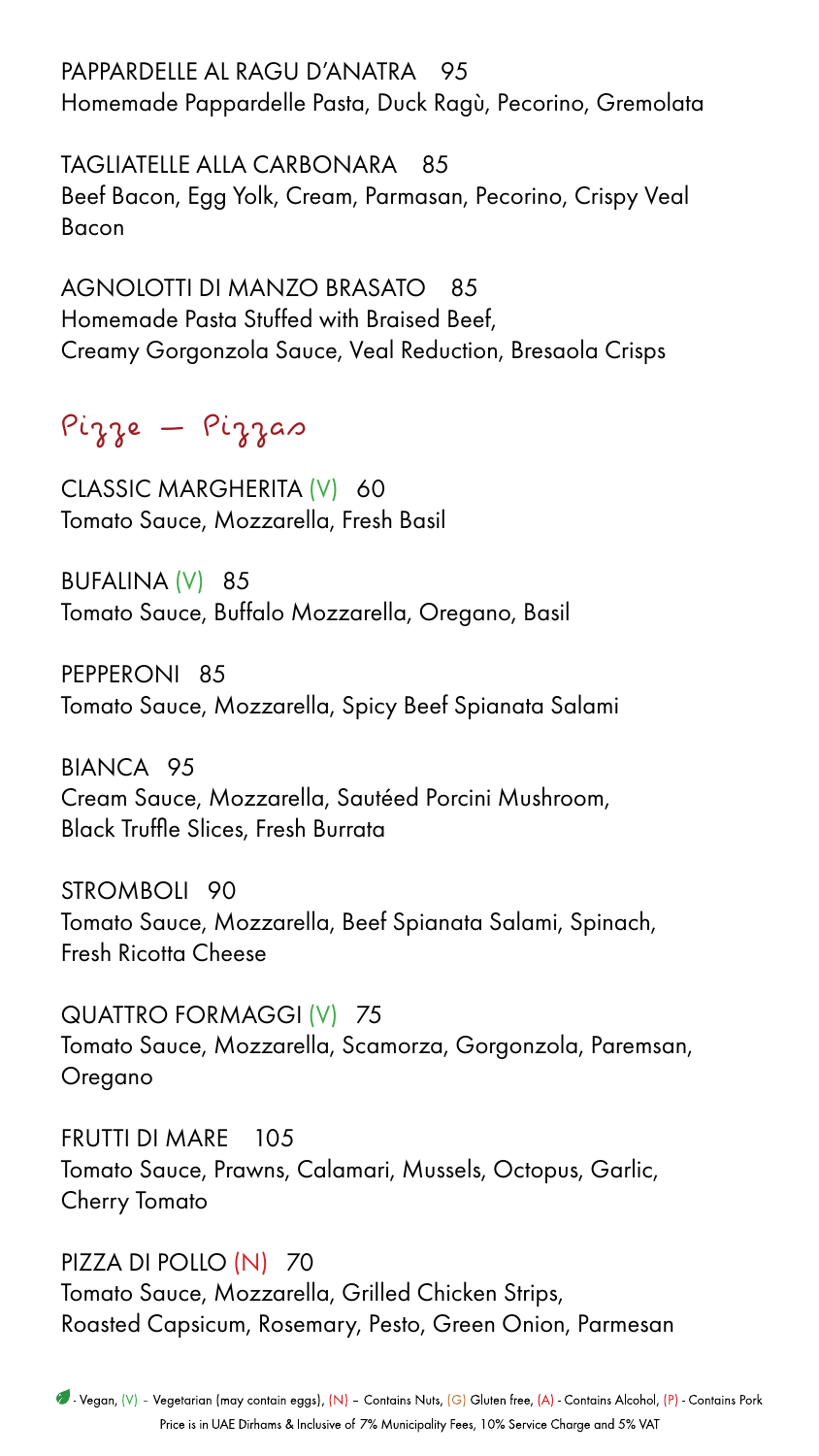PROSCIUTTO (P) 95 Tomato Sauce, Mozzarella, Cherry Tomatoes, Rucola, Parmesan Choice of: Parma Ham (P) or Veal Ham

TONNO 75 Tomato Sauce, Mozzarella, Tuna, Fresh Onions

ORTOLANA (V) 75 Tomato Sauce, Grilled Zucchini, Peppers, Asparagus, Mushrooms, Cherry Tomatoes, Scamorza Cheese

Cantorni — Side Dishes

LE VERDURE  $\bigcirc$  (G) 30 Grilled Zucchini, Eggplant, Onion, Mixed Peppers, **Cherry Tomatoes, Artichoke** 

PANE ALL'AGLIO 30 **Grilled Garlic Bread** 

PURE DI PATATE (G) 30 **Creamy Mashed Potato** 

VERDURE BOLLITE (G) 30 **Steamed Vegetables** 

ASPARAGI IN CREMA DI TARTUFO 30 Sautéed Green Jumbo Asparagus, Truffle Cream, Parmesan Cheese

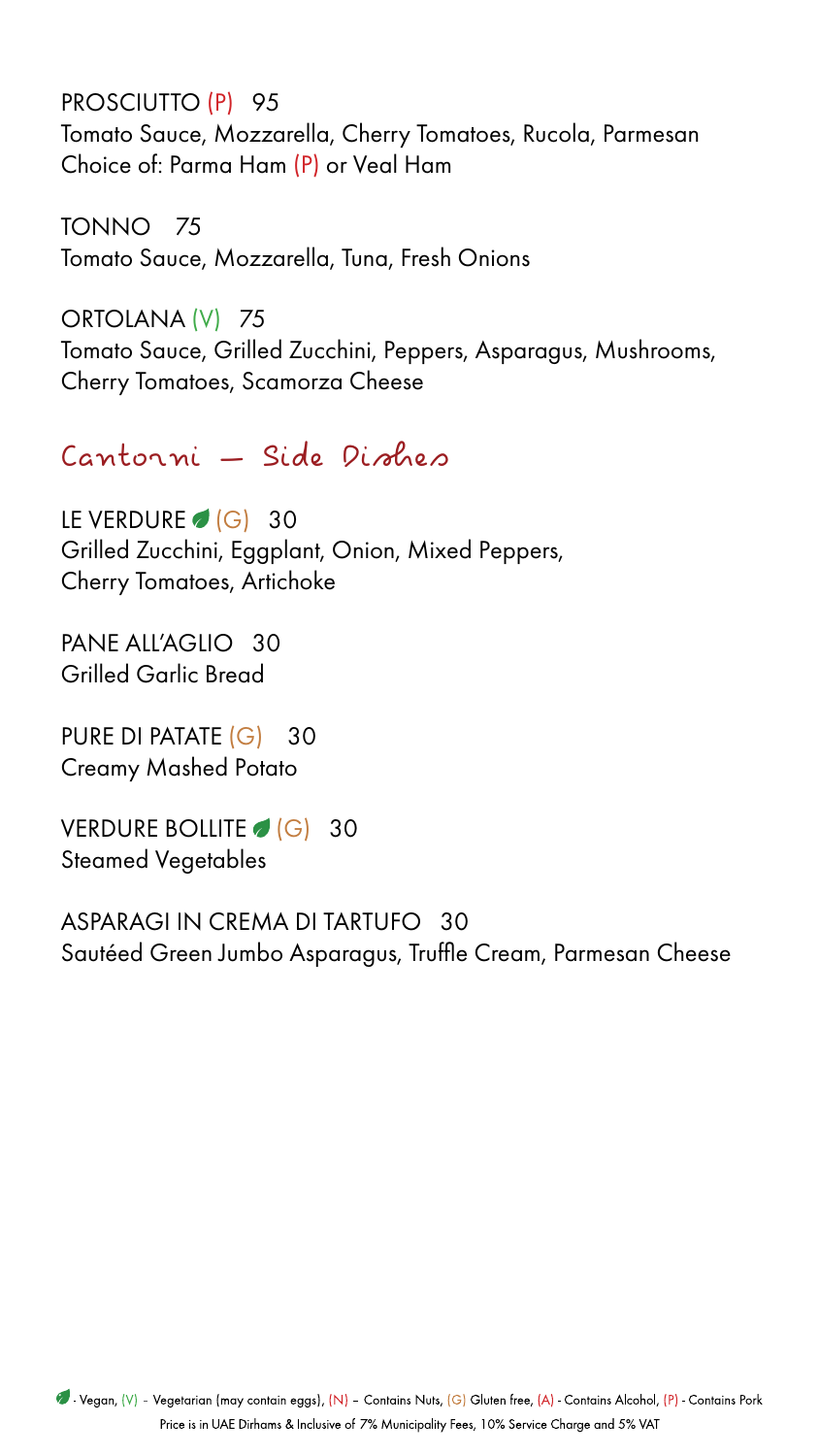From Solo's Signature Wood Fire Oven

ARAGOSTA (G) Market Price Fresh Atlantic Lobster Roasted in the Wood Fire Oven, Choice of 2 Side Dishes, Homemade Signature Sauce

LASAGNA 90 Baked Pasta Sheets with Beef Ragù, Béchamel, Mixed Mushroom, **Brie Gratin** 

GNOCCHI ALLA SORRENTINA 85 Baked Potato Gnocchi, Tomato Sauce, Mozzarella, Basil

POLLO ALLA GENOVESE (N) 90 Oven-Baked Confit Chicken Rolled in Saffron Pasta, Tomato Sauce, Ricotta, Pesto

PARMIGIANA DI MELANZANE (V) 90 Eggplant Parmigiana With Buffalo Mozzarella, Tomatoes, Scamorza **Cheese Gratin** 

BRASATO DI AGNELLO 135 Braised Lamb Shank, Truffle Mashed Potato, Baby Root Vegetable, Gremolata

PIZZA BOMBA (A) 120 Flaming Pizza Served Tableside, Topped with Tomato Sauce, Rucola Bresaola, Mozzarella, Cherry Tomatoes, Parmesan

BRANZINO IN CROSTA DI SALE (FOR 2) 290 Salt Crusted Whole Seabass with Choice of 2 Side Dishes, Salmoriglio & Puttanesca Sauce



#### Price is in UAE Dirhams & Inclusive of 7% Municipality Fees, 10% Service Charge and 5% VAT

### 245 GRIGLIA ALLA GAMBERONI

Grilled Jumbo Prawns, Steamed Asparagus, Grilled Cherry Tomatoes, Garlic & Herb Roasted Potato, Salmoriglio & Puttanesca Sauce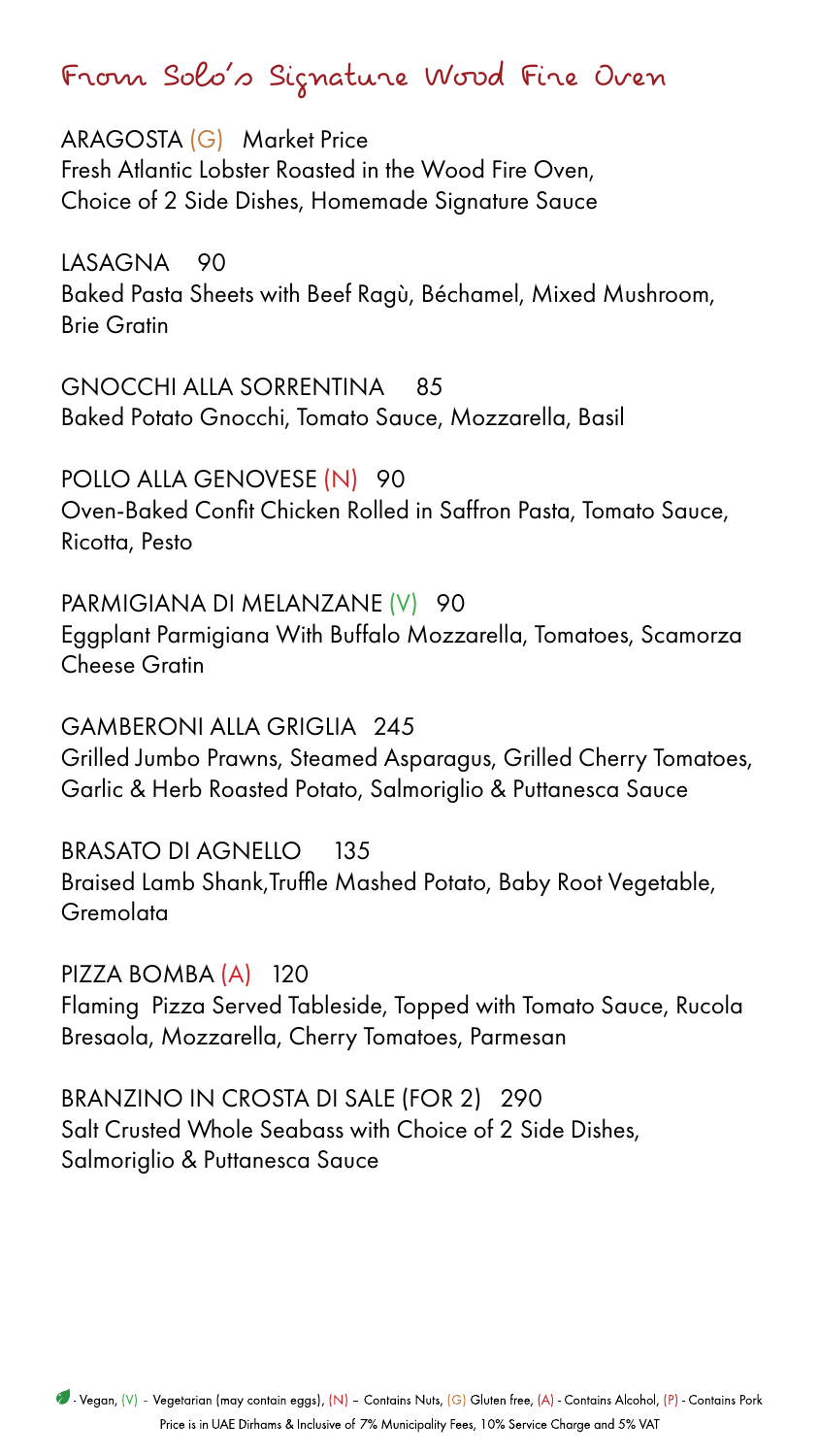Dolci – Desperts

TIRAMISÙ  $(V)$  45 Traditional Recipe of Savoiardi Buscuits, Mascarpone Cream, Espresso Soaked in Coffee & Bailey's (A) 55

PANNA COTTA  $(V)(G)$  40 Yogurt Panna Cotta, Mixed Berries, Strawberry Sauce

MACEDONIA DI FRUTTA DI BOSCO (V)(N) 50 Solo Style Mixed Berries, Vanilla Ice Cream, Almond Biscotti in a Chocolate Balloon, Warm Chocolate Sauce

 $CASSATA (V)(N) 45$ Vanilla Flavored Ricotta, Candied Fruits, Fresh Fig, Fig Sorbet, Mixed Berries, Pistachio Sauce

TORTINO AL CIOCCOLATO (V) 50 (Please Allow 12 Minutes to Prepare)

Baked to Order Chocolate Fondant Served with Caramel Sauce, Mascarpone Ice Cream

GELATI E SORBETTI  $(V)(N)$  45 (Please ask your server the available flavors) 3 Scoops of Your Selected Gelato & Sorbet, Berries, Almond Crumble

# "LIMON-SOLO"  $(V)$  45

Lemon Cake, Almond Miscuit, Italian Lemon Meringue, Lime Mascarpone, Red Berry Compote, Lemon & Basil Gel, Candied Lemon Zest, Pistachio Dust